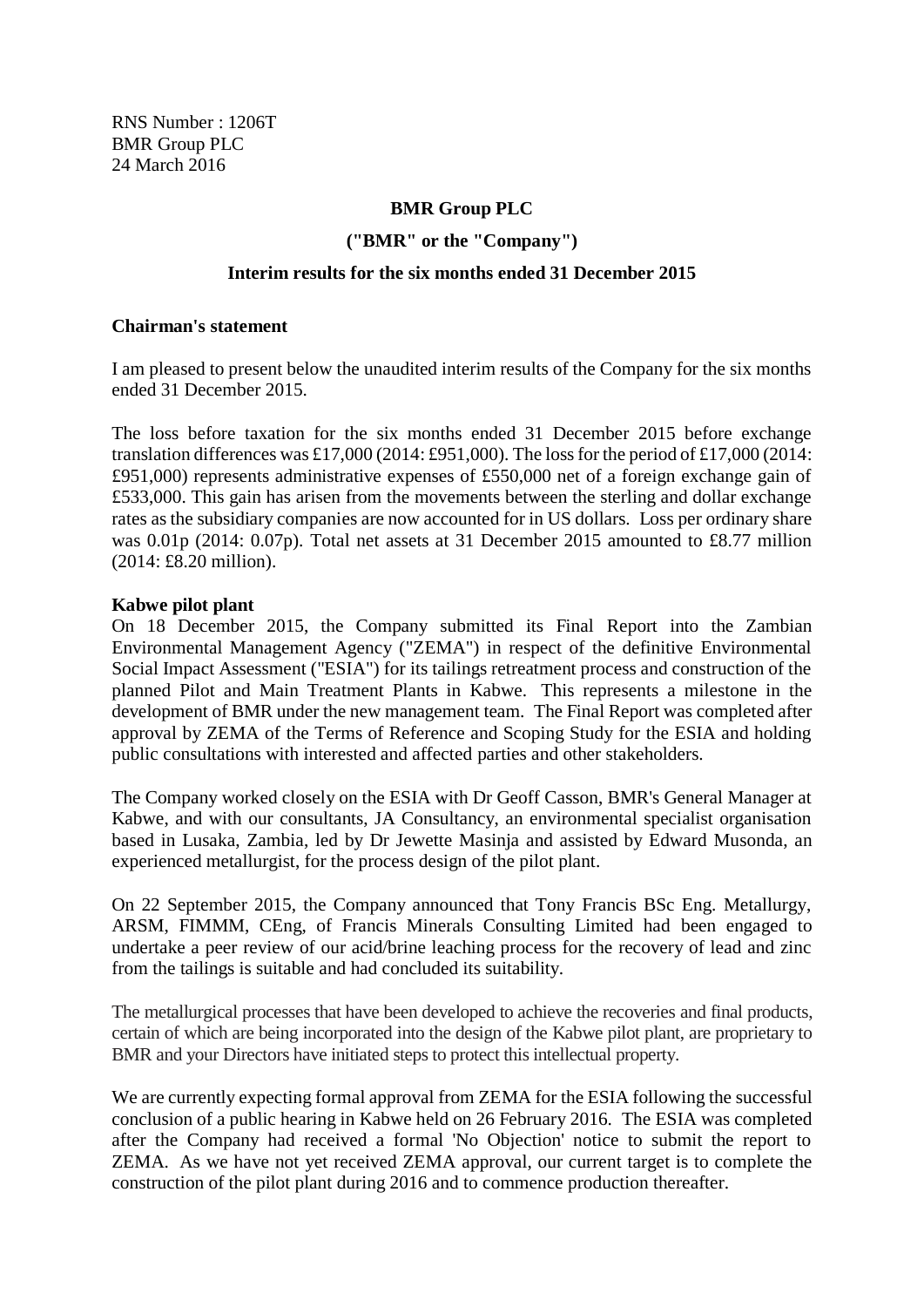We continue to focus on a thorough assessment of the costings of the pilot plant, in terms of both operational and capital expenditure, for our planned treatment rate of a minimum of five tonnes per hour operating on a 24/7 basis, initially processing the Wash Plant Tailings, which are of higher grade and with higher recovery rates of metals than the Leach Plant Residues. We are seeking to acquire new and second-hand equipment from a variety of sources, both locally and from a wider geographical basis including Europe, in order to be able to complete the construction of the pilot plant in the most cost-effective and timely manner. Tony Francis has been engaged to undertake a peer review of the costings assessment before the Board announces the findings, to enable shareholders to be able to formulate an appropriate valuation of the Company on the basis of potential revenue generation.

# **Waelz Kiln Slag ("WKS")**

We believe that the WKS, comprising approximately 1.1 million tonnes, could be applied in the construction of building blocks and road construction. The Company has manufactured and tested a batch of concrete blocks, using an 80:20 ratio of WKS to building sand, for which there was no evidence of leaching of lead or zinc.

A draft submission for approval was made to ZEMA in December 2015 in the form of an Environmental Project Brief ("EPB"), a separate and less onerous application process than an Environmental Impact Study, to sell the WKS for incorporation in block and concrete making. We are in continued discussions with ZEMA and expect to submit a final EPB during the current financial year and, in the event that ZEMA approval is given, BMR intends to commence local sales of WKS.

# **Imperial Smelting Furnace Slag ("ISF Slag")**

The Company continues to investigate the potential of achieving higher levels of recovery of zinc from the ISF Slag and, if this further work concludes positively, the Company will commission a full JORC compliant survey of the ISF Slag.

# **Fund raisings and share capital**

On 28 October 2015, the Company announced the successful raising of £750,000, before expenses, by way of a placing of 18,750,000 new ordinary shares at 4.0p per share. For each new share subscribed, a warrant was issued entitling the holder, on exercise, to subscribe for a further new ordinary share at 7.0p per share in the 42 days following the publication of the Company's results for the year ending 30 June 2016.

Following this placing, the Company committed to make a similar amount of new shares available to shareholders. Subsequent to the period end, the Company announced on 15 January 2016 an open offer to shareholders of one new share for every six shares held on 14 January 2016 at 3p per share, in addition to a matching warrant at 7.0p per share. I was pleased to announce that the Company had successfully raised approximately £415,000 through the open offer, as announced on 18 February 2016, and in which I had subscribed £20,000 for 666,666 new ordinary shares.

These fund raisings have enabled the Company to strengthen its cash resources and will be applied in the construction of the planned pilot plant at Kabwe and bring forward the assembly of the main plant.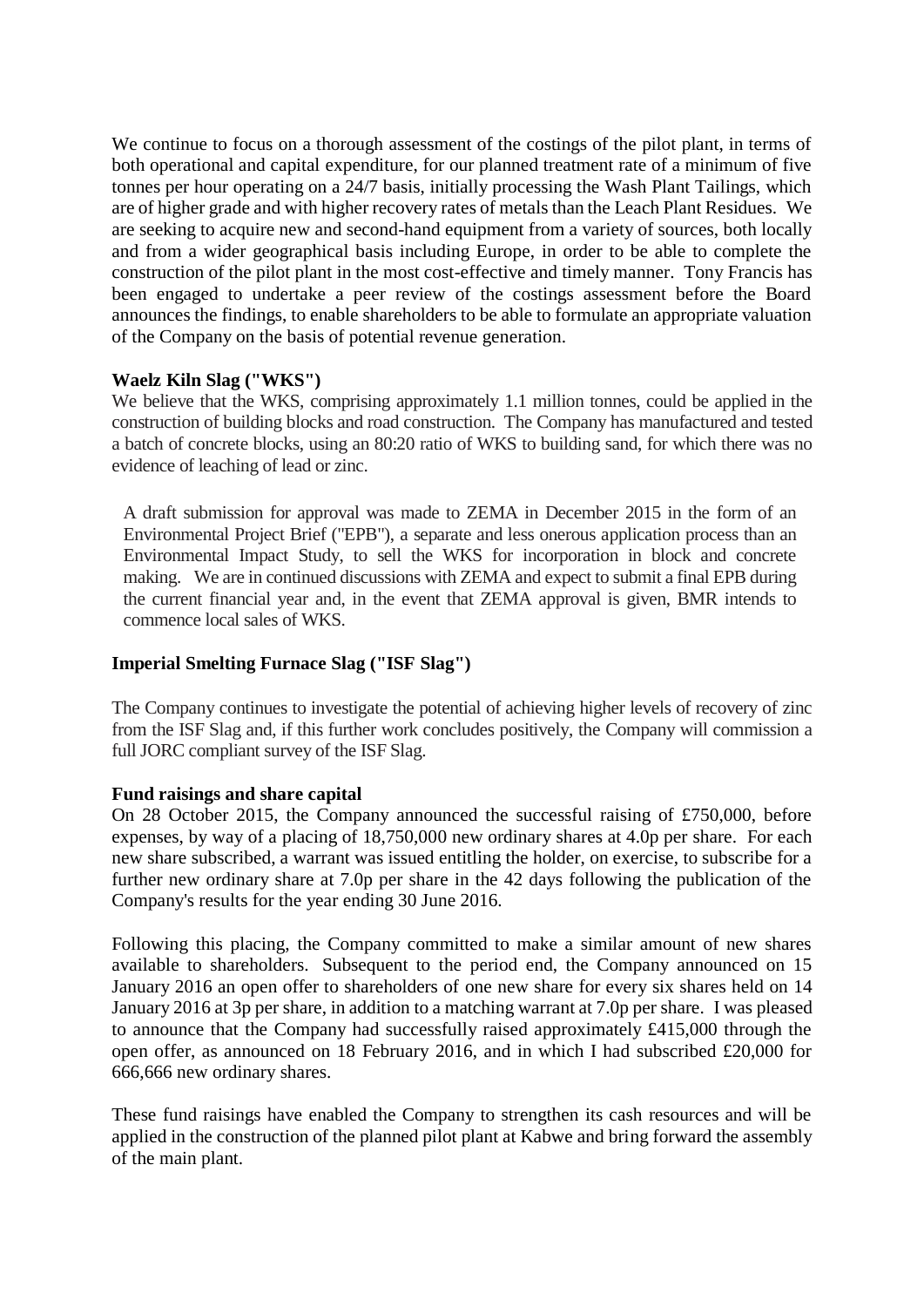Following the fundraisings and issue of warrants, the Company now has in issue 164,532,905 ordinary shares and 39,710,310 warrants, in addition to 13,196,546 options.

# **Head office, overheads and cash flow considerations**

The Directors have successfully reduced the Company's ongoing monthly expenditure in the UK with effect from 1 January 2016, aligning the cost base more closely to our considerations of operational requirements to approximately £65,000 per month (assuming no foreign exchange losses).

On 9 November 2015, the Company announced that it had entered into an agreement for the surrender of the lease of premises at 6 Derby Street, London W1J 7AD, which had served as the Company's former registered office, to the landlord with a settlement for the cost of dilapidations and no further rental obligations from the end of the lease period on 24 December 2015.

Since July 2015, the Company has been operating from a small serviced office at 35 Piccadilly, London W1J 0DW, which now also serves as the registered office.

While our principal focus is on the Kabwe pilot plant, we continue to address legacy issues at the Company. In respect of the investigation we conducted into financial irregularities at the Company, resulting in the write-downs and provisions of £10.3 million in respect of prior years and announced with the results for the year ended 30 June 2014, the Company has now submitted particulars of claim against certain entities, not being party to the settlement agreement entered into in February 2015, where the Directors are confident of success. This action is being undertaken with a fee basis aligned to success.

As previously announced, the Company was in continued discussions with HMRC, having received notice that BMR is to be de-registered together with an assessment for back VAT and interest thereon amounting to £268,491 at 30 June 2014 (such sum now exceeding £374,000 after taking into account recent VAT recoveries following our submission of VAT returns). Together with our advisers, we have reviewed recent case law on VAT recoveries and the Directors are confident, following advice the Company has received, that our case has certain merits justifying our position for seeking an appeal.

# **Change of name and new website**

Approval for the change in the Company's name to BMR Group PLC was given at the Annual General Meeting held on 10 February 2016 to reflect the on-going evolution of the Company's activities from mining to concentration on the processing of tailings and recycling of metals.

We are pleased to have launched a revised website [www.bmrplc.com](http://www.bmrplc.com/) which we believe will be of appeal to our shareholders and on which the interim results for the six months ended 31 December 2015 will shortly be available.

# **Outlook**

I believe that the Company has advanced significantly in substantiating value for shareholders with the imminent approval expected from ZEMA for our planned pilot and main treatment plants at Kabwe.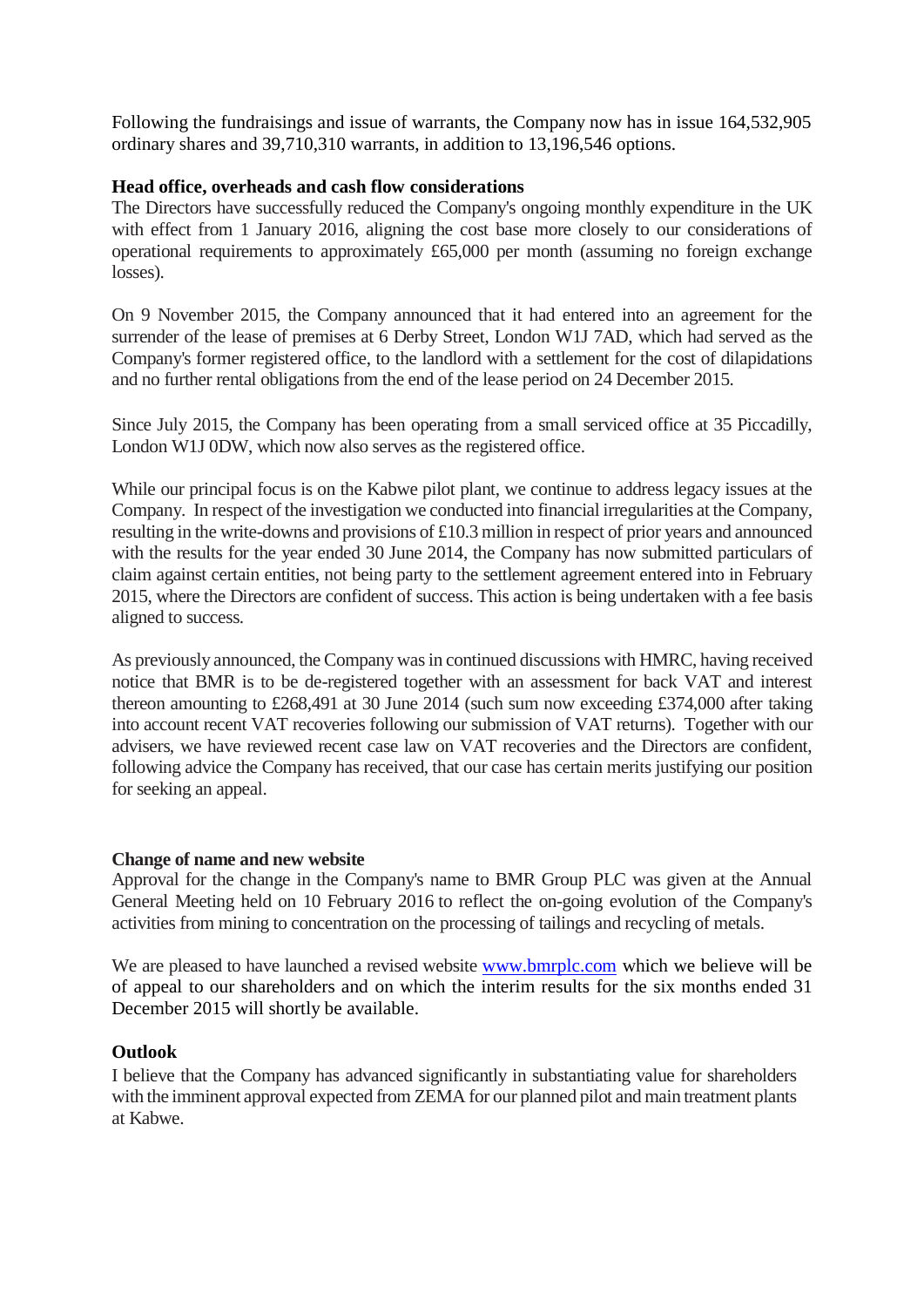Following this approval, we expect to provide shareholders with summary details of our assessment of the costings of the pilot plant, in terms of both operational and capital expenditure, for our planned treatment rate of a minimum of five tonnes per hour operating on a 24/7 basis, which will first be subject to a peer review.

As we have not yet received ZEMA approval, our current target is to complete the construction of the pilot plant during 2016 and to commence production as soon as possible thereafter.

We also expect to submit to ZEMA the final Environmental Project Brief for approval for the sale of the WKS in the near future which we expect to generate modest revenues commencing this year.

I am pleased to be able to present to shareholders an increasingly positive landscape. While we are focusing on the finalisation of costings for the pilot plant and are cautious on possible cash outflows, I am confident that we can deliver value to shareholders.

Alex Borrelli Chairman

23 March 2016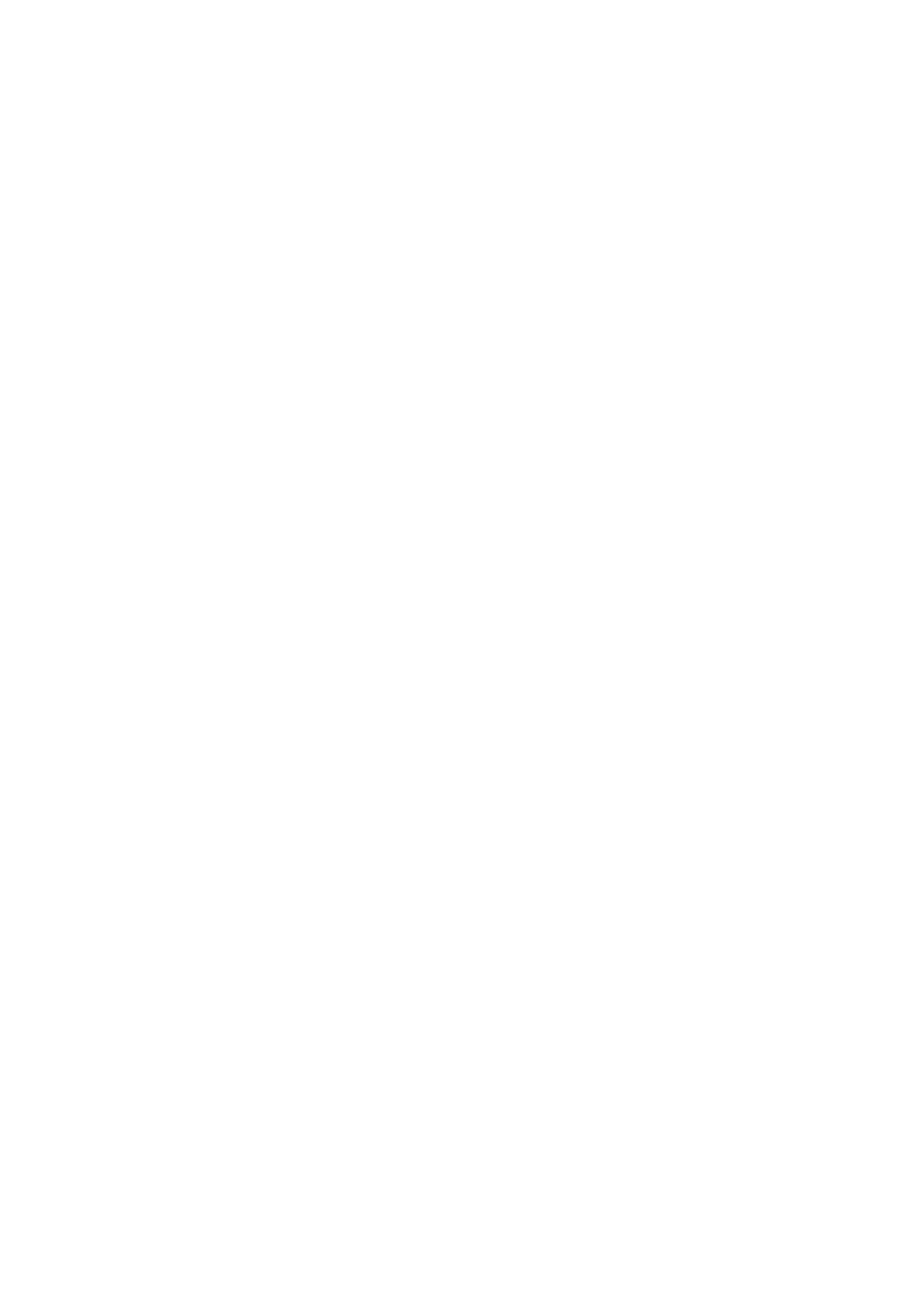# **BMR GROUP PLC CONDENSED CONSOLIDATED STATEMENT OF COMPREHENSIVE INCOME For the six month period ended 31 December 2015**

|                                                                                                              | <b>Un-audited</b><br><b>Period ended</b><br><b>31 December</b><br>2015<br>£ | <b>Un-audited</b><br><b>Period ended</b><br>31 December<br>2014<br>£ |
|--------------------------------------------------------------------------------------------------------------|-----------------------------------------------------------------------------|----------------------------------------------------------------------|
| <b>Continuing operations</b>                                                                                 |                                                                             |                                                                      |
|                                                                                                              |                                                                             |                                                                      |
| Administrative expenses                                                                                      | (16,933)                                                                    | (950, 505)                                                           |
| <b>Total administrative expenses</b>                                                                         | (16,933)                                                                    | (950, 505)                                                           |
| Other income                                                                                                 |                                                                             |                                                                      |
| Finance expense                                                                                              | (1,017)                                                                     | (945)                                                                |
| Finance income                                                                                               | 1,444                                                                       | 625                                                                  |
|                                                                                                              |                                                                             |                                                                      |
| Loss before tax                                                                                              | (16,506)                                                                    | (950, 825)                                                           |
| Taxation                                                                                                     |                                                                             |                                                                      |
| Loss for the period after<br>taxation attributable to equity<br>holders of the parent company                | (16,506)                                                                    | (950, 825)                                                           |
| Other comprehensive loss:                                                                                    |                                                                             |                                                                      |
| <b>Exchange translation differences</b><br>on foreign operations                                             | (143,068)                                                                   | 114,848                                                              |
| <b>Total comprehensive loss for</b><br>the period attributable to<br>equity holders of the parent<br>company | (159, 574)                                                                  | (835, 977)                                                           |
|                                                                                                              |                                                                             |                                                                      |
| Loss per ordinary share                                                                                      |                                                                             |                                                                      |
| Basic and diluted (pence)                                                                                    | (0.01 p)                                                                    | (0.07p)                                                              |
|                                                                                                              |                                                                             |                                                                      |

**The comparative figures are for the six month period ended 31 December 2014. BMR GROUP PLC**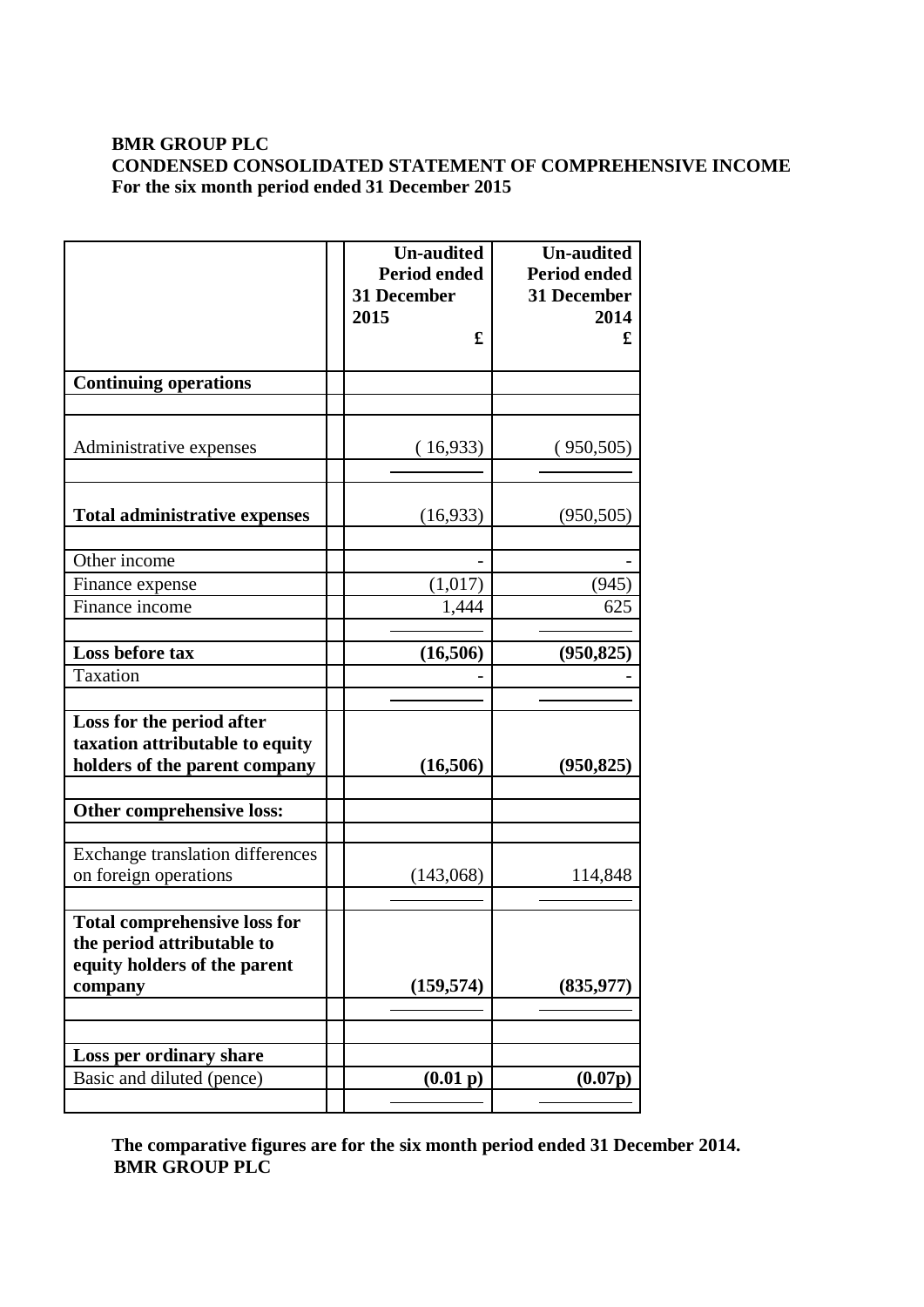# **CONDENSED CONSOLIDATED STATEMENT OF FINANCIALPOSITION As at 31 December 2015**

|                                      | Un-audited<br>31 December<br>2015 | Un-audited<br>31 December<br>2014 | <b>Audited</b><br>30 June<br>2015<br>£ |
|--------------------------------------|-----------------------------------|-----------------------------------|----------------------------------------|
|                                      |                                   |                                   |                                        |
| <b>Assets</b>                        |                                   |                                   |                                        |
| <b>Non-current assets</b>            |                                   |                                   |                                        |
| Intangible exploration and           | 10,383,201                        | 9,811,133                         | 9,811,527                              |
| evaluation assets                    |                                   |                                   |                                        |
| Property, Plant and Equipment        | 53,258                            | 115,678                           | 65,924                                 |
|                                      | 10,436,459                        | 9,926,811                         | 9,877,451                              |
| <b>Current assets</b>                |                                   |                                   |                                        |
| Trade and other receivables          | 41,743                            | 132,807                           | 199,911                                |
| Cash and cash equivalents            | 838,120                           | 494,516                           | 785,881                                |
|                                      |                                   |                                   |                                        |
|                                      | 879,863                           | 627,323                           | 985,792                                |
| <b>Total assets</b>                  | 11,316,322                        | 10,554,134                        | 10,863,243                             |
|                                      |                                   |                                   |                                        |
| Liabilities                          |                                   |                                   |                                        |
| <b>Current liabilities</b>           |                                   |                                   |                                        |
| Trade and other payables             | 530,126                           | 497,726                           | 752,136                                |
| <b>Total current liabilities</b>     | 530,126                           | 497,726                           | 752,136                                |
| <b>Non current liabilities</b>       |                                   |                                   |                                        |
| Deferred tax                         | 2,013,688                         | 1,855,145                         | 1,906,525                              |
| <b>Total non current liabilities</b> | 2,013,688                         | 1,855,145                         | 1,906,525                              |
| <b>Total liabilities</b>             | <u>2,543,814</u>                  | <u>2,352,871</u>                  | <u>2,658,661</u>                       |
| <b>Net assets</b>                    | 8,772,508                         | 8,201,263                         | 8,204,582                              |
|                                      |                                   |                                   |                                        |
| <b>Equity</b>                        |                                   |                                   |                                        |
| Share capital                        | 21,079,788                        | 20,892,288                        | 20,892,288                             |
| Share premium                        | 21,237,815                        | 20,697,815                        | 20,697,815                             |
| Share based payment reserve          | 52,786                            |                                   | 52,786                                 |
| Merger reserve                       | 1,824,000                         | 1,824,000                         | 1,824,000                              |
| Translation reserve                  | (406, 554)                        | (853, 856)                        | (263, 486)                             |
| <b>Retained earnings</b>             | (35, 015, 327)                    | (34,358,984)                      | (34,998,821)                           |
| Total equity                         | 8,772,508                         | 8,201,263                         | 8,204,582                              |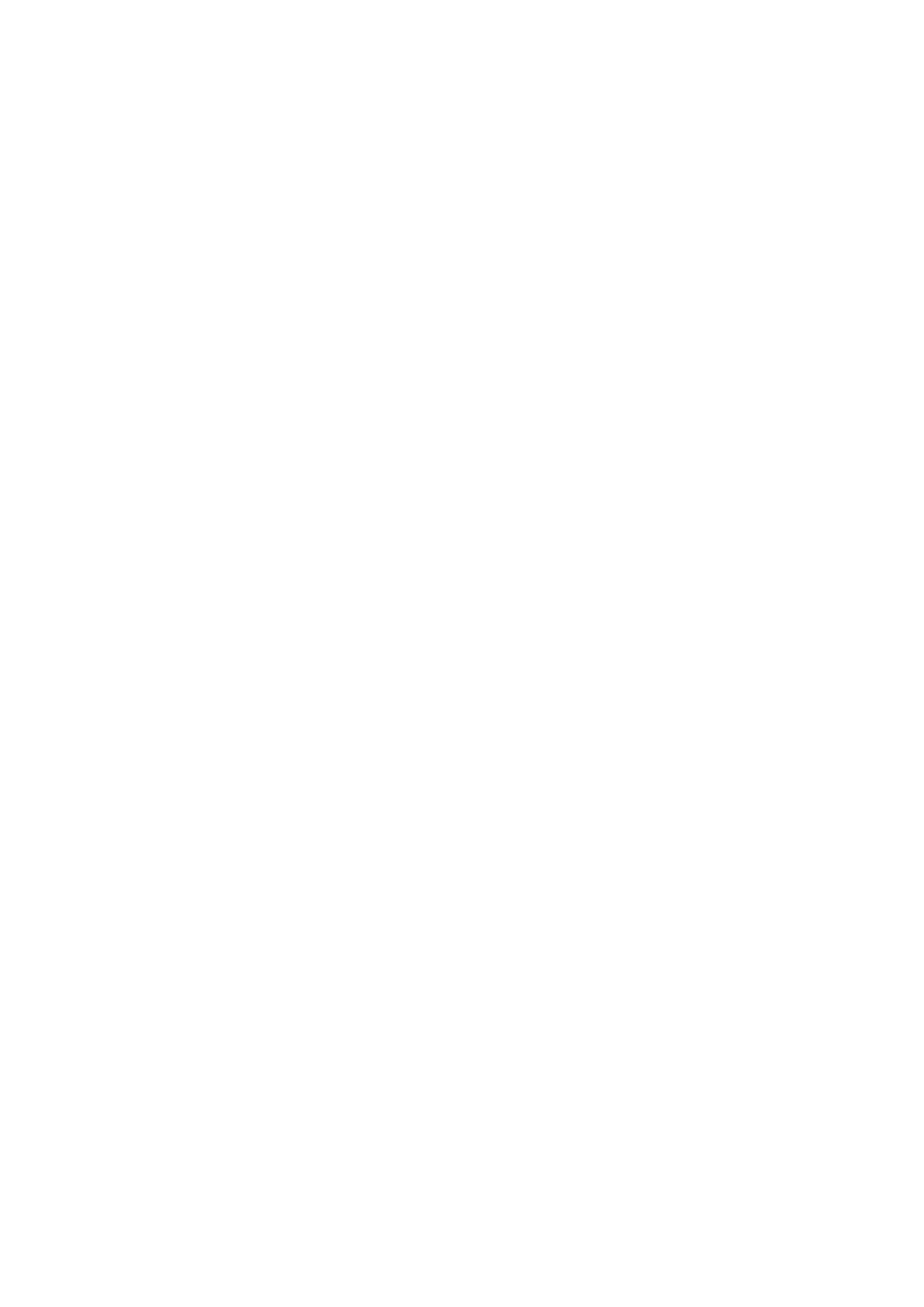# **BMR GROUP PLC CONDENSED CONSOLIDATED STATEMENT OF CHANGES IN EQUITY for the six month period ended 31 December 2015**

|                                                  |         |                       | Share based |                  |             |                               |            |
|--------------------------------------------------|---------|-----------------------|-------------|------------------|-------------|-------------------------------|------------|
|                                                  | Share   | Share                 | payment     | Merger           | Translation | Retained                      | Total      |
|                                                  | capital | premium               | reserve     | reserve          | reserve     | earnings                      | equity     |
|                                                  | £       | $\mathbf f$           | £           | £                | £           | £                             | $\pounds$  |
|                                                  |         |                       |             |                  |             |                               |            |
| As at 30 June                                    |         |                       |             |                  |             |                               |            |
| 2014                                             |         | 20,178,002 20,462,101 |             | 1,824,000        |             | (968,704)(33,408,159)         | 8,087,240  |
| Total<br>comprehensive<br>loss for the           |         |                       |             |                  | 114,848     | (950, 825)                    |            |
| period                                           |         |                       |             |                  |             |                               | (835, 977) |
| Issue of shares                                  | 714,286 | 285,714               |             |                  |             |                               | 1,000,000  |
| Share issue<br>costs                             |         | (50,000)              |             |                  |             |                               | (50,000)   |
| As at 31<br><b>December</b><br>2014              |         | 20,892,288 20,697,815 |             | 1,824,000        |             | (853,856)(34,358,984)         | 8,201,263  |
|                                                  |         |                       |             |                  |             |                               |            |
|                                                  |         |                       |             |                  |             |                               |            |
| As at 30 June<br>2015                            |         | 20,892,288 20,697,815 |             | 52,786 1,824,000 |             | (263,486)(34,998,821)         | 8,204,582  |
| Total<br>comprehensive<br>loss for the           |         |                       |             |                  | (143,068)   | (16,506)                      |            |
| period                                           |         |                       |             |                  |             |                               | (159, 574) |
| Issue of shares                                  | 187,500 | 562,500               |             |                  |             |                               | 750,000    |
| Share issue<br>costs                             |         | (22,500)              |             |                  |             |                               | (22,500)   |
| $\overline{As}$ at 31<br><b>December</b><br>2015 |         | 21,079,788 21,237,815 |             | 52,786 1,824,000 |             | $(406, 554)$ $(35, 015, 327)$ | 8,772,508  |
|                                                  |         |                       |             |                  |             |                               |            |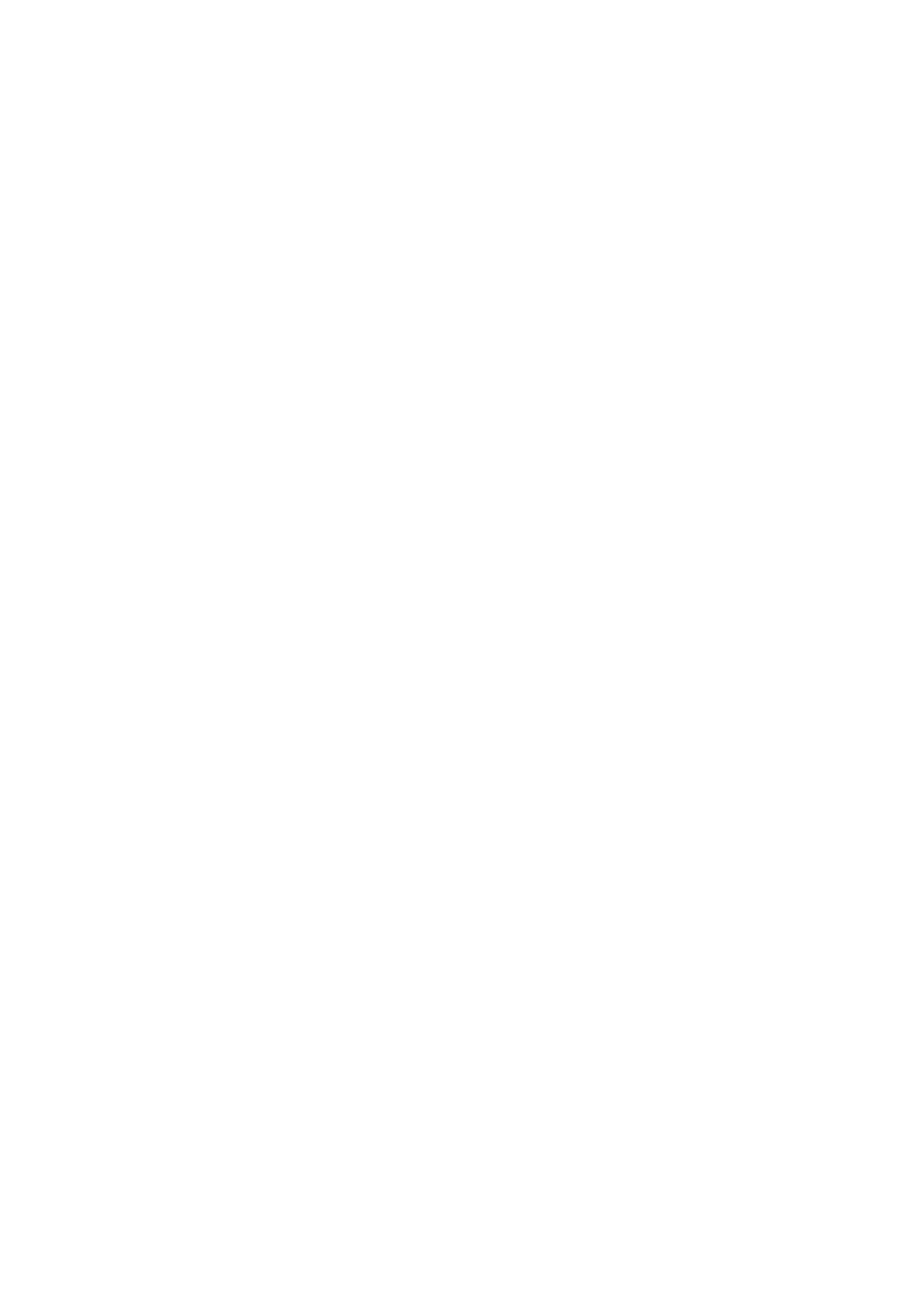# **BMR GROUP PLC CONDENSED CONSOLIDATED CASH FLOW STATEMENT for the six month period ended 31 December 2015**

|                                                                | <b>Un-audited</b><br><b>Period ended</b> | <b>Un-audited</b><br><b>Period</b> |
|----------------------------------------------------------------|------------------------------------------|------------------------------------|
|                                                                | 31 December<br>2015                      | ended<br>31                        |
|                                                                | £                                        | <b>December</b>                    |
|                                                                |                                          | 2014<br>£                          |
|                                                                |                                          |                                    |
|                                                                |                                          |                                    |
| <b>Cash flows from operating activities</b><br>Loss before tax | (16,506)                                 | (950, 825)                         |
| Adjustments to reconcile net losses to cash utilised :         |                                          |                                    |
| Amortisation of exploration and evaluation assets              | 16,813                                   | 139,058                            |
| Depreciation of property, plant and equipment                  | 21,502                                   | 22,152                             |
| Finance income                                                 | (1, 444)                                 | (625)                              |
|                                                                |                                          |                                    |
| Operating cash outflows before movements in<br>working capital | 20,365                                   | (790, 240)                         |
| Changes in:                                                    |                                          |                                    |
| Trade and other receivables                                    | 158,168                                  | (15, 474)                          |
| Trade and other payables                                       | (368, 878)                               | (392, 755)                         |
|                                                                |                                          |                                    |
| Net cash outflow from operating activities                     | (190, 345)                               | (1, 198, 469)                      |
|                                                                |                                          |                                    |
| <b>Investing activities</b>                                    |                                          |                                    |
| Interest received                                              | 1,444                                    |                                    |
| Purchase of property, plant and equipment                      | (8, 836)                                 | (4,490)                            |
| Purchase of intangible exploration and evaluation assets       | (481, 324)                               | (24, 664)                          |
| Net cash outflow from investing activities:                    | (488, 716)                               | (29, 154)                          |
|                                                                |                                          |                                    |
| <b>Financing activities</b>                                    |                                          |                                    |
| Proceeds from issue of shares                                  | 750,000                                  | 1,000,000                          |
| Share issue costs                                              | (22,500)                                 | (50,000)                           |
| Net cash from financing activities                             | 727,500                                  | 950,000                            |
|                                                                |                                          |                                    |
| Net increase / (decrease) in cash and cash<br>equivalents      | 48,439                                   | (277, 623)                         |
| Effect of foreign exchange rate changes                        | 3,800                                    | 21,444                             |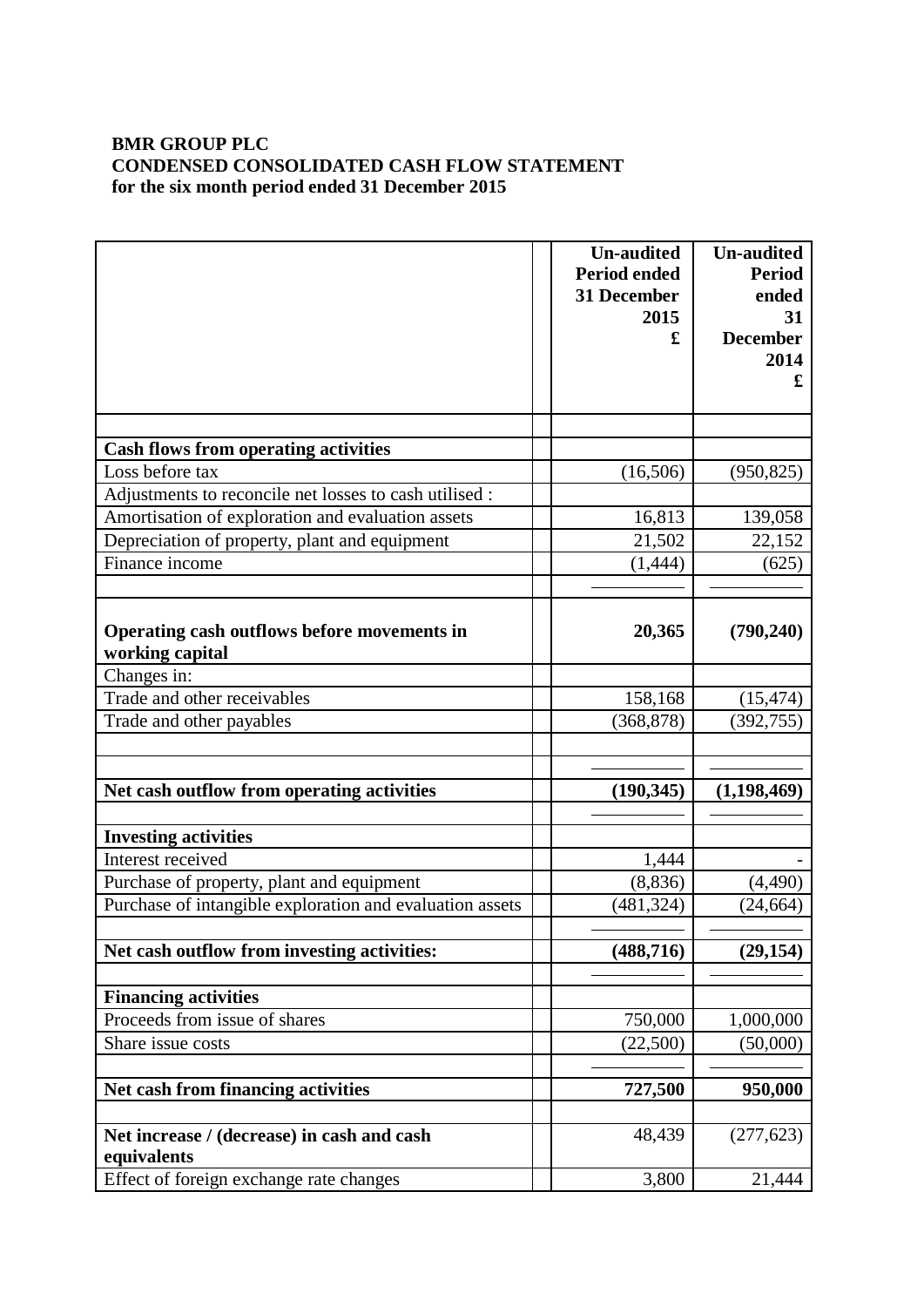| Cash and cash equivalents at beginning of period | 785,881 | 750,695 |
|--------------------------------------------------|---------|---------|
|                                                  |         |         |
| Cash and cash equivalents at end of period       | 838,120 | 494,516 |
|                                                  |         |         |

#### **Notes to the interim results:**

#### **1. General information and accounting policies**

This announcement is for the unaudited interim results for the period ended 31 December 2015. The Registered Office of the Company is at 35 Piccadilly, London W1J 0DW.

# **2. Basis of preparation**

The condensed consolidated financial information has been prepared using policies based on International Financial Reporting Standards issued by the International Accounting Standards Board ("IASB") as adopted by the European Union, which are expected to be applied in the Group's financial statements for the year ending 30 June 2016 as applied further thereon:

The consolidated interim results for the period 1 July 2015 to 31 December 2015 is unaudited, does not include all the information required for full financial statements and should be read in conjunction with the Group's consolidated financial statements for the year ended 30 June 2015. In the opinion of the Directors the consolidated financial information for the period represents fairly the financial position, results from operations and cash flows for the period in conformity with generally accepted accounting principles consistently applied.

The annual financial statements of BMR Group PLC are prepared in accordance with International Financial Reporting Standards ('IFRSs') as issued by the International Accounting Standards Board ('IASB') and as adopted by the European Union. The Group's consolidated annual financial statements for the year ended 30 June 2015, have been filed with the Registrar of Companies and are available on the Company's website [www.bmrplc.com.](http://www.bmrplc.com/)

As permitted, the Group has chosen not to adopt IAS 34 'Interim Financial Reporting'.

#### **Going concern**

After making enquiries, the Directors have a reasonable expectation that the Company has adequate resources with its cash balances to continue in operational existence for the foreseeable future. For this reason, they continue to adopt the going concern basis in preparing the financial statements.

As previously reported the operational requirements of the Company comprise maintaining a Head Office in the UK with a Board comprising two executive directors and one non-executive Director with two consultants for, amongst other things, determining and implementing strategy and managing operations. In addition, the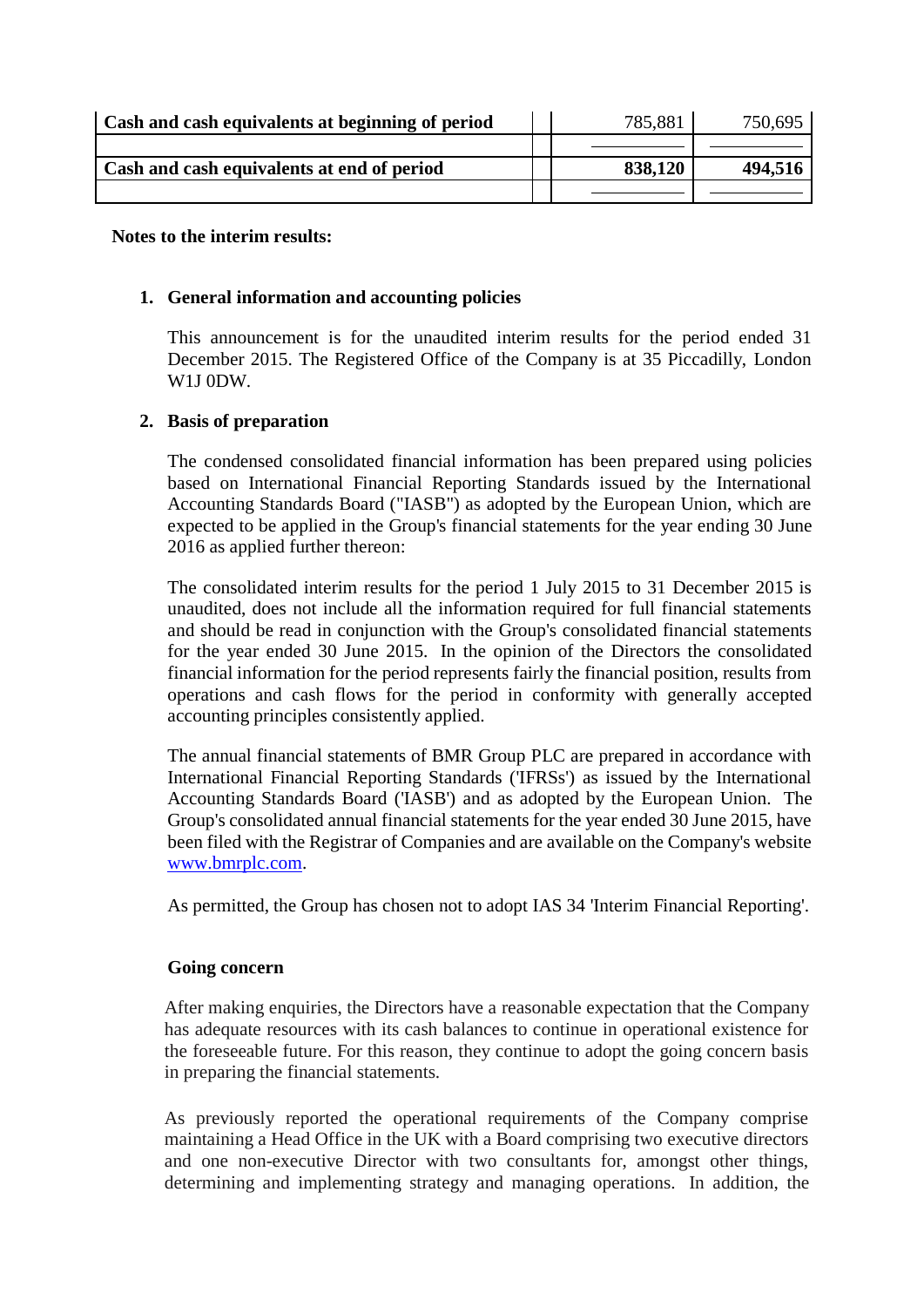Company has a team in Kabwe, Zambia for establishing facilities for the processing of the Company's tailings into zinc and lead concentrates under the direction of the Board.

The Directors have considered the current level of cash balances and the operational requirements of the Company in both the UK and Zambia over the next 12 months and the commencement of the establishment of a pilot plant, subject to the approval of a final report, expected in the near future, from the Zambian Environmental Management Agency ("ZEMA"). The Directors believe that the process methodology being developed by the Company working with technical partners is capable of being patented. The Directors expect the plant to be capable of processing at the rate of five tonnes per hour and operating on a 24/7 basis once fully operational.

In addition, the Directors expect the Company to generate revenues from the sale locally of its Waelz kiln slag for building blocks in the construction sector, subject to the approval of ZEMA for which an application is currently being drafted.

The Directors therefore believe that the current cash resources which include the net proceeds of the recent open offer in February raising £414,524 are sufficient for the Group's current operations and, with the proceeds of the open offer and revenues from the sale of the Waelz kiln slag, for establishing the pilot plant in order to be able to commence production.

# **Foreign currencies**

The individual financial statements of each Group company are presented in the primary economic environment in which it operates (its functional currency). For the purpose of the consolidated financial statements, the results and financial position of each Group company are expressed in upon GBP, which is the functional currency of the Company, and the presentation currency of the consolidated financial statements.

At the beginning of the current accounting period, the Group has reassessed its functional currencies in each jurisdiction and has assessed the local subsidiary entities to have a US Dollar functional currency. This is due to the fact that much of the dealings of the Zambian entities are in US Dollars in terms of many of the services provided are invoiced in US Dollars and early sundry sales and future sales prices of the extracted materials will be in US Dollars. Added to this the functional currency of Enviro Mining Limited the immediate parent company in Mauritius is US Dollars. Management considers that the change in functional currency most faithfully reflects the underlying transactions, events and conditions of the business.

# **3. Dividend**

The Directors do not recommend the payment of an interim dividend.

# **4. Share capital and warrants**

On 28 October 2015, the Company issued 18,750,000 ordinary shares of 1p each at a price of 4p per share raising £750,000. In addition for each share a warrant was issued to subscribe for a further new ordinary share at 7p per share in the 42 days following publication of BMR's results for the year ending 30 June 2016.

# **5. Loss per share**